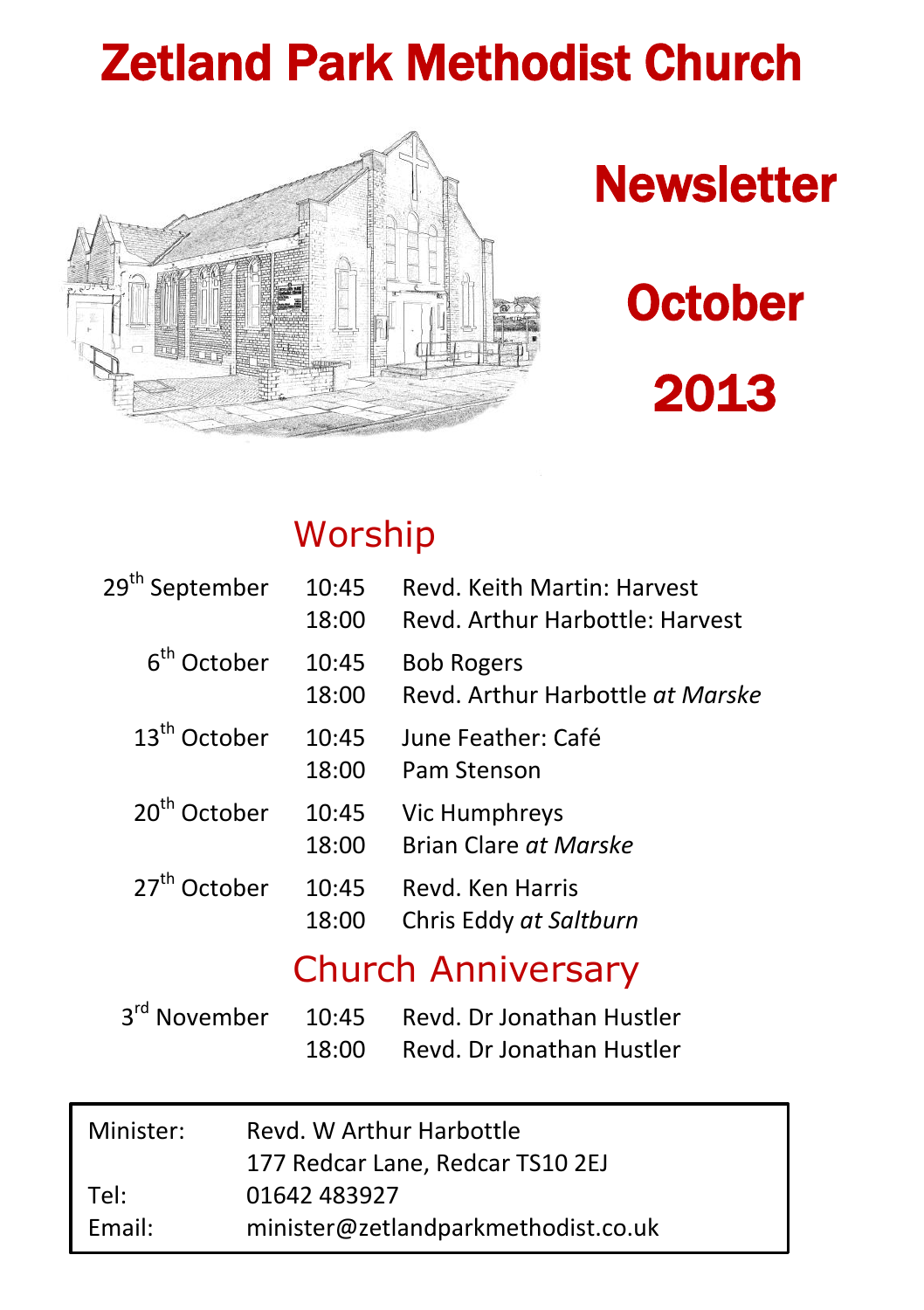

*Congratulations to Julia and Simon on the birth of their baby boy, Max.*

A couple of recent events on train journeys have inspired me this month. In the first, a couple of Mums with pushchairs and loads of bags were alighting at Allens West station, clearly having been shopping in Middlesbrough. They had chatted to each other non-stop on the journey and continued as the conductor helped them off-load pushchairs and bags before they went on their way down the platform still in deep conversation. As he got back on the train I heard the conductor mumble, "Well don't bother to say thank you, will you!" In the second incident another young mum was getting off the train at Darlington with a double pushchair. Someone

awaiting to join the train lent forward and helped lift the pushchair off, and was rewarded with a lovely smile and profuse thanks for their kindness and help. Two very different responses to help being offered!

It is so easy for us to forget just how well provided for most of us are in material terms, and therefore easy to forget to say thank you to God for our many blessings. But in terms of so many in the world we are greatly blessed and Harvest is a great time for us to catch up on our often missed opportunity to heap our thanks on God and to show our appreciation in practical ways!

It has been suggested many a time that the world can produce more than enough food so that no one needs to go hungry. The fact that so many in the world still go without an adequate and regular source of food and a clean source of water haunts those of us who almost weekly see pictures on one programme or another of adults going hungry and children suffering the consequences of malnutrition. Where

political upheaval is the reason for such injustice then one can feel a sense of helplessness, but where the cause is of a more natural origin then at least we know that the aid agencies can provide a necessary life-line for those most in need, if they are well enough supported.

At this time of year when we celebrate the bounty of our harvests at home in our harvest festivals, were even in a bad year the worst

#### **Shoeboxes**

Can all items, donations and shoeboxes be handed into church or me by 27th October, so I can have them ready to be collected the first week in November. Thank you for all your continued support. We are off to a good

start. Jenny*.*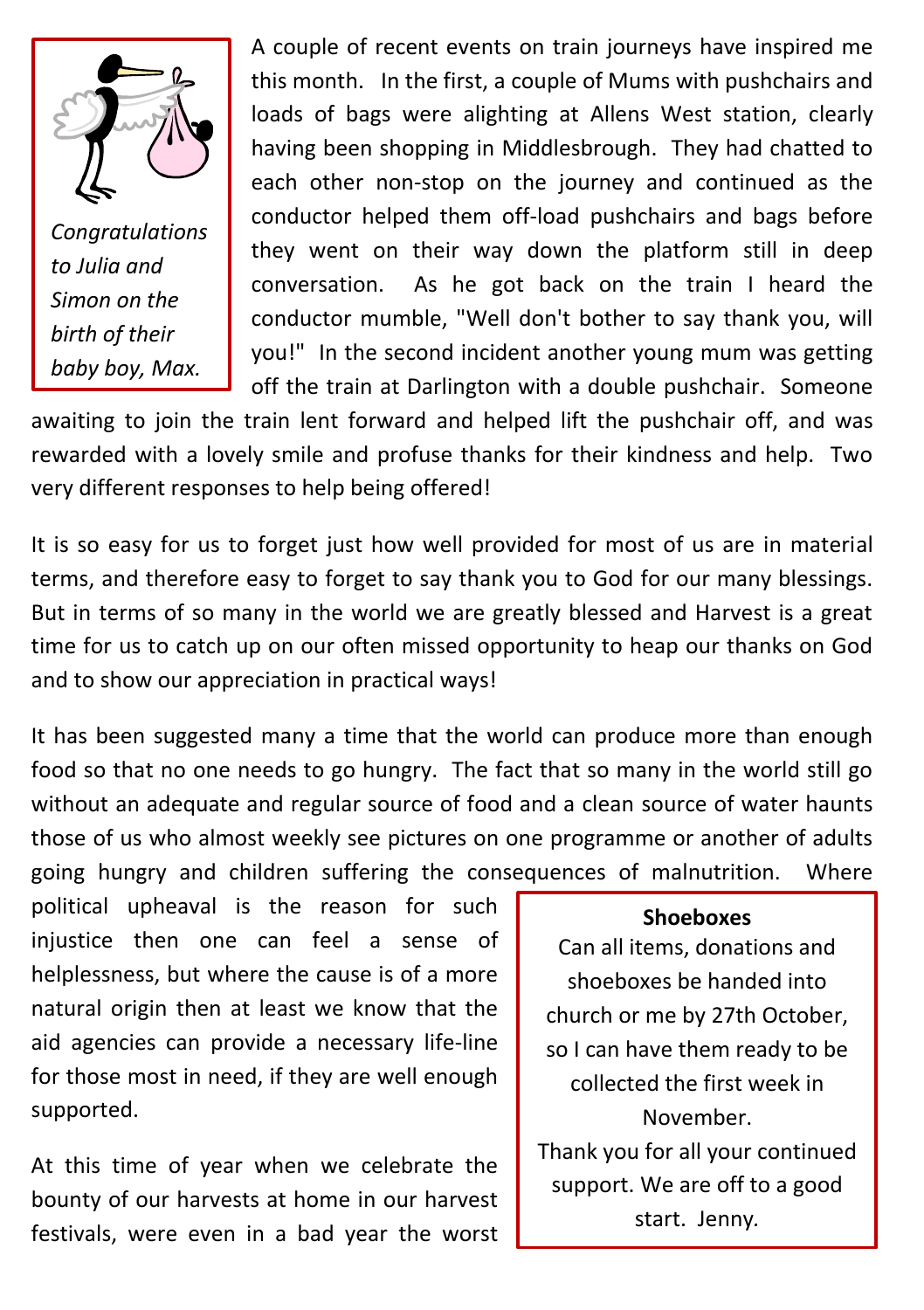effect on the consumer is usually only price increases, it is easy to forget the increasing number of those in the UK, and yes even in our own communities, who due to circumstances beyond their control and not of their making find they have no food for themselves, or sometimes their children, for days at a time. It is to help such people in crisis that Foodbanks have flourished in recent years at an ever increasing rate - there are at least eleven which Methodist Churches in our own Darlington District are involved with alone! I am proud to be involved with the Redcar Area Foodbank, though still deeply troubled and saddened that it is needed. In recent months the number of people referred to the Foodbank for support has risen dramatically and despite the generous giving of churches and individuals and regular food collections at the Tesco store in Redcar, the supplies are often going out more quickly than they are coming in.

As we come to sing our beloved harvest hymns and songs let us truly give thanks that we are so well provided for. And please can we not forget those across the world and in our own communities who are not so fortunate, and do everything in our power to do something to help them as a sign of our gratitude for all we have.

#### **Blessings. Arthur**

## Thursday @Church

Thursday @Church is an opportunity to discuss, ask and respond to questions. Everyone is welcome and you do not need to commit to the whole series, simply come as and when you can. All meetings start at 7.30p.m., in Church and finish by 9 p.m.

Over the coming weeks we will be reading John's Gospel and using resources produced by Scripture Union. The table below gives the dates and information on the sessions. The booklet which goes with the series is entitled 'Meet Jesus' and costs £3.60. Most sessions will be led by June Feather.

| Date        | John's Gospel          | <b>Theme</b>                          |
|-------------|------------------------|---------------------------------------|
| 3 October   | Chapter $5 - 6:24$     | Like Father, like Son                 |
| 17 October  | Chapter $6:25 - 8:11$  | The 'I am' sayings                    |
| 31 October  | Chapter $8:12 - 9:23$  | Is the devil for real?                |
| 14 November | Chapter $9:23 - 10.30$ | Jesus as Shepherd                     |
| 28 November | Chapter 10:31 - 11:57  | Where it happened - place<br>and time |
| 12 December | Chapter $12:1 - 50$    | Painful paradoxes                     |